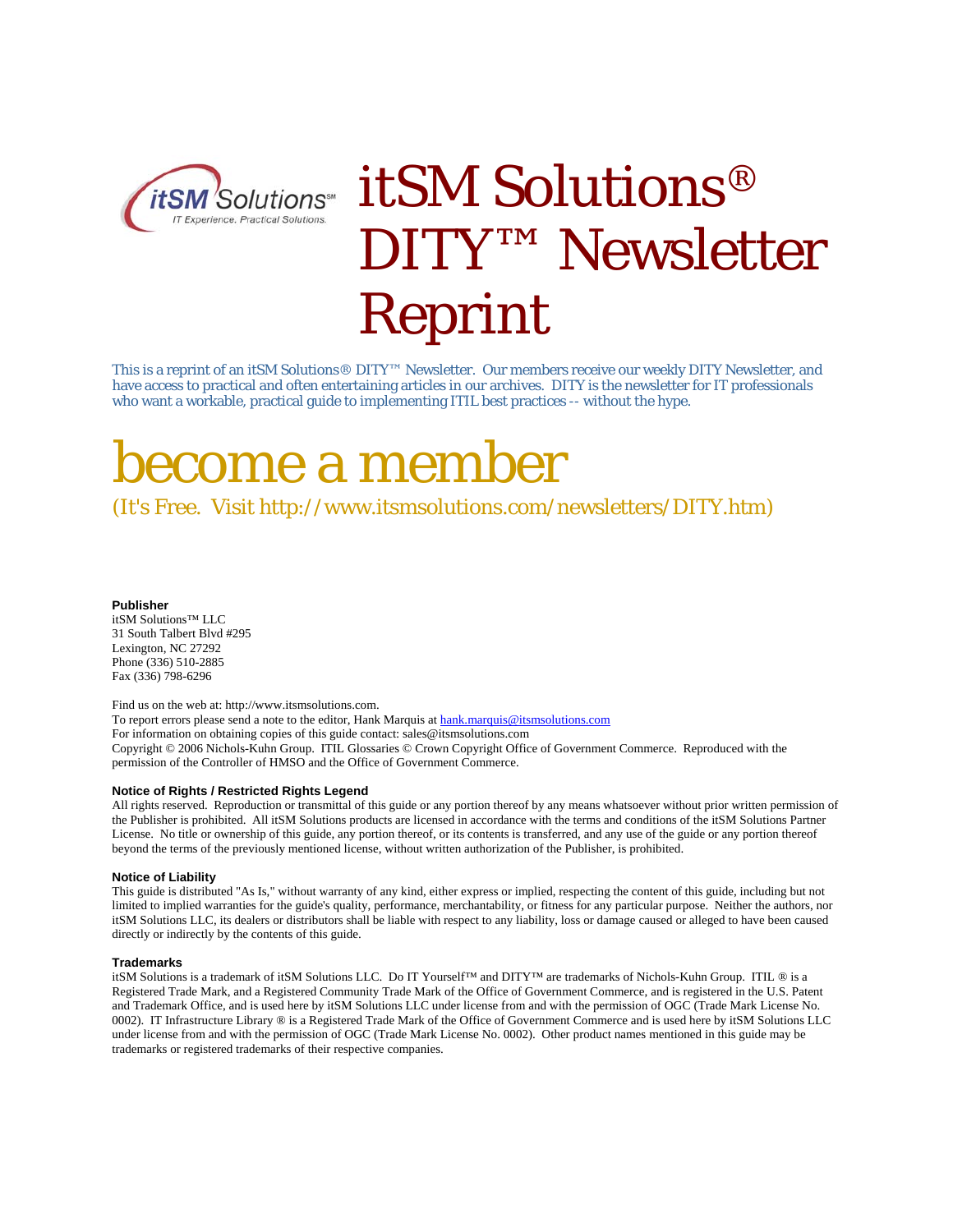

[Subscribe](http://www.itsmsolutions.com/newsletters/DITY.htm#signup) **[PDF Download](http://www.itsmsolutions.com/newsletters/DITYvol3iss1.pdf)** [Back Issues](http://www.itsmsolutions.com/newsletters/DITY.htm)

**Vol. 3.1 JANUARY 3, 2006**



# How To Prioritize **Incidents**

# **DITY Weekly Reader**

**The workable, practical guide to Do IT Yourself**

**IT should work on those things that are of a critical nature first, not simply those things people want done right away. The cold hard truth is that not every incident can or should be Critical.**



**hank**

**MARQUIS**

**[Articles](http://www.itsmsolutions.com/newsletters/DITY.htm) [E-mail](mailto:hank.marquis@itsmsolutions.com) [Bio](http://www.itsmsolutions.com/page3.html#hank)**

### *By [Hank Marquis](mailto:hank.marquis@itsmsolutions.com)*

We all know that every customers outages and issues are the #1 AAA top highest most important things in their world, and they expect us within IT to respond appropriately—OR ELSE!

Of course we in IT get lots of these "we need it now" incidents, which most of us refer to as "Urgent" requests. None of us have unlimited resources, so how can you balance response to all these requests for critical assistance?

Clearly, some form of prioritization is required. But many times simply mentioning the word "prioritize" in a meeting brings up bad feelings and posturing on both sides of the table—"us" and "them."

I think part of the problem is using the term "Urgent" to describe a priority. It does not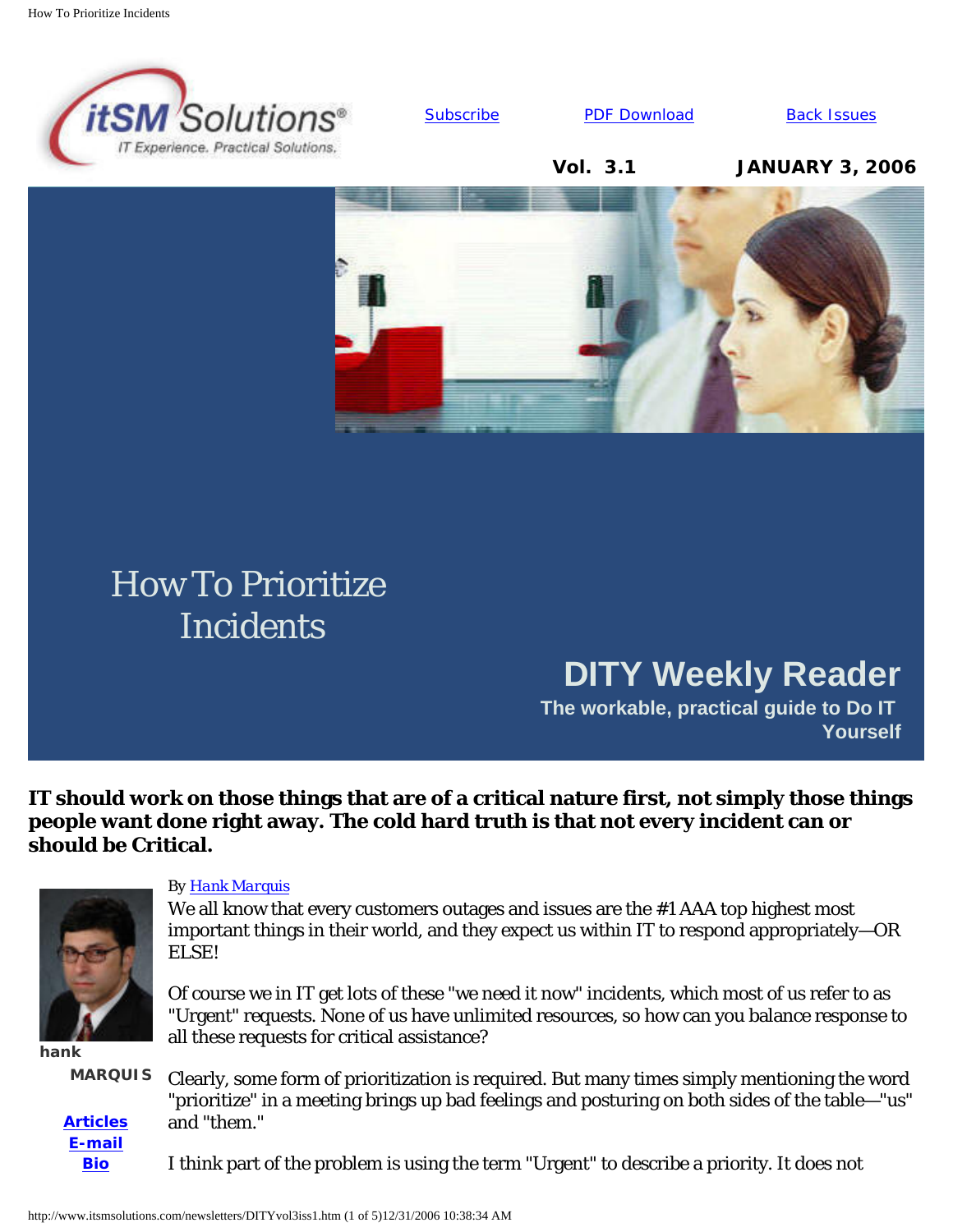clearly communicate the nature of the situation. I prefer the term "Critical" to refer to the most important thing IT can do instead. I think this also helps in the conversation with the business.

IT should work on those things that are of a critical nature first, not simply things people want done right away. The cold hard truth is that not every incident can or should be Critical.

We have to establish a prioritization system that works, is fair, and takes into account true business need and IT capability. Oh yes, and one the customer accepts and agrees to follow.

I find it helpful to use non-technical analogies to work with business people, especially when trying to get them to understand something complicated. So, in order to come to a priority system that works, let's start by examining one we all have heard about—the use of "alarms" by your local fire department. You know, a "2 alarm fire" or a "4 alarm fire" and so on.

Once again, real fire fighters provide an excellent model for IT.

## *How Fire Fighters Do It*

A priority code is a value assigned to a work request, like an incident record. The priority code establishes the order in which jobs gets done and ensures the correct allocation of resources required to accomplish the work the job requires in the timeframe permitted. Priority reflects the organizational response required for an Incident. Simply put, an issue with a higher priority gets resolved sooner than a lower issue because we apply more focus and more resource sooner.

Fire departments often have a priority system based on "alarms" to indicate priority. One department uses a scheme that has 5 levels of priority—where priority means level of resource applied to the issue. More urgent needs get more resources sooner in an escalating manner. It begins when an initial call is evaluated, and assuming a credible report of fire; the response is 5 fire engines, 2 ladder trucks, one rescue squad and one fire chief.

- A 1-alarm fire is one confirmed by the initial responders; and one more engine, one more ladder truck, one battalion fire chief and one ambulance are committed to the effort.
- A 2-alarm fire brings 4 more engines, 2 more ladder trucks, 1 more fire chief and EMS equipment.
- A 3-alarm fire gets 4 more engines and 2 more ladder trucks.
- 4-alarms signal a huge fire and the department sends all available equipment and personnel.

Stay with me here! Fire fighting is a pretty well established business, and the schemes used have been proven. They know how and when to respond, and what resources they need to apply. Key points to notice here include:

- The response level (e.g., priority or "alarms") is described in terms of how the support organization responds and not the scope or criticality of the situation
- There are 5 types of response (initial, to 4 alarms), each indicating increased managerial and technical commitment
- For each type of response there is a pre-defined resource allocation and process
- Technical evaluation of the situation determines the response type
- Few situations immediately receive a "4-alarm" response
- Escalation provides more technical and managerial focus and resources

## *How You Can Do It*

Fire fighting is actually a pretty good model for how IT might respond to incidents. It all begins by defining what resources you have available and how you want to deploy them. This requires a framework for evaluation and escalation. I am going to leave the topic of escalation for later, and focus on priority establishment.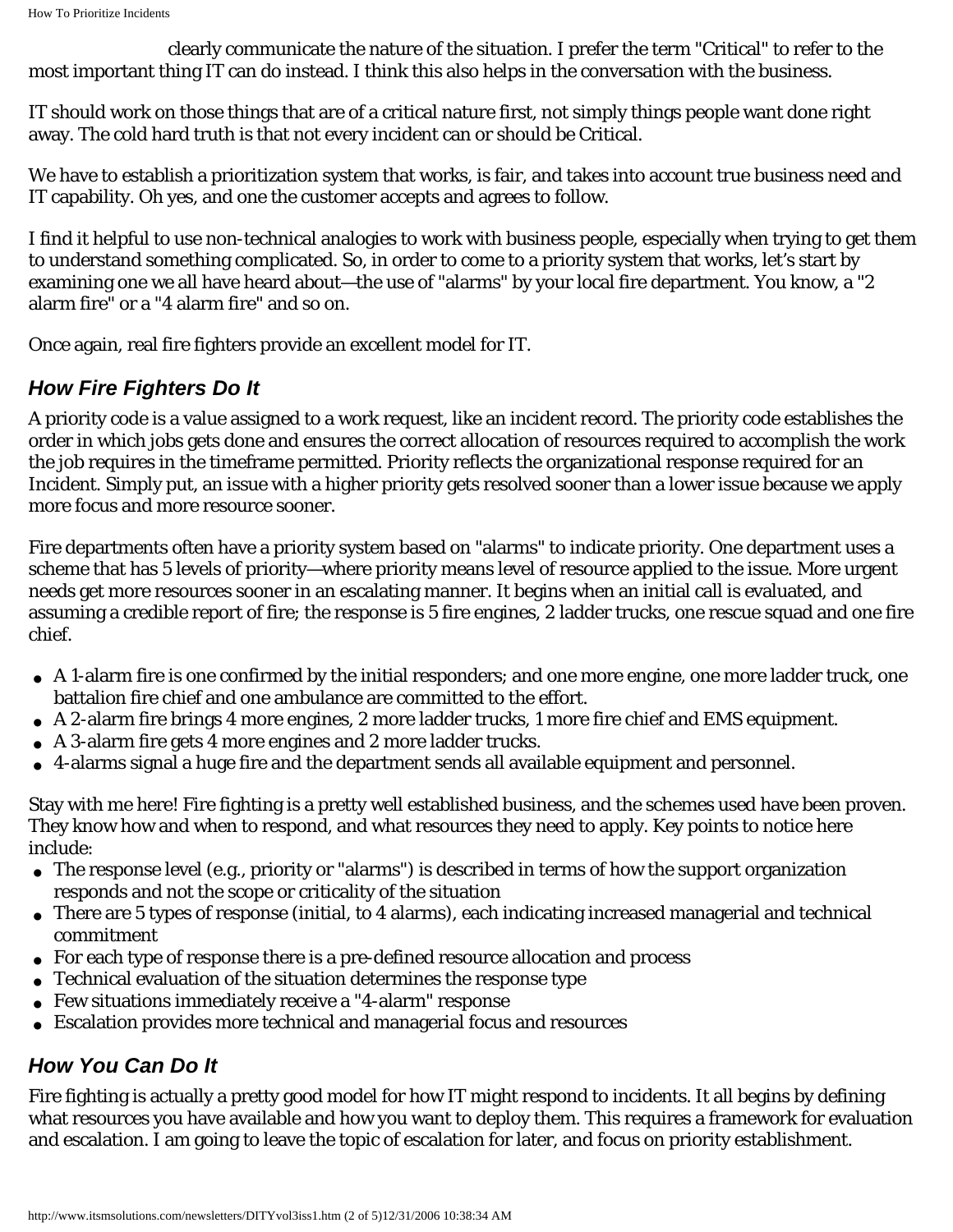It is very important to separate a priority from the establishment of that priority. A priority code, for example *Critical*, defines how the organization will respond. It is separate from the *reasons* an event or incident is handled *Critically*. This is a crucial distinction to understand. Many otherwise well intentioned priority coding system run amuck due to confusing this fact. Practically, this means that establishing a priority coding system requires two major parts:

- 1. definitions of organizational response (e.g., Critical, High, Medium, Low, etc.)
- 2. a method for determining which response to apply to any given incident

ITIL presents an example (and it is just an example) of a 2-part priority coding system with five priority levels or tiers: 1-Critical, 2-High 3-Medium, 4-Low and 5-Planning. It then offers a simple matrix with impact on the top, and urgency on the side to select the priority.

Thus, establishing priority is a matter of mostly two things: impact and urgency. Impact is what will happen if the job does not get done and urgency is a measure of how quickly a job has to get done. A third element, resource allocation, can also be used and relates to scope, in other words, how many "fires" you want to be able to fight at once.

Of course, as is most often the case with ITIL, necessarily left completely up to the practitioner is the definition of impact and what constitutes urgency. This makes the next big question "how do impact and urgency get determined?"

Start by defining what a Critical priority (code 1) means in terms of how the IT organization will respond to it. Here is one set of definitions taken in part from an actual organizations stated policies:

*CRITICAL priority means an immediate and sustained effort using all available resources until resolved. On-call procedures activated, vendor support invoked.* 

Note how the priority describes how the IT organization will respond. It is not a description of some customer outage, affected users, or litany of services. Instead, it establishes the basis for servicing the customer. Any reasonable customer would now understand that given such definition of Critical (priority 1) issues, many socalled "urgent" or "critical" requests are not truly urgent or critical after all. How can the IT department apply "all available resources" (internal and external) to every issue? They can't and should not have to either.

The number of priority definitions, and how long it has to respond, should be worked and agreed with the business and take into account any service catalogs and service level agreements.

Next describe the rest of your levels:

*HIGH priority means technicians respond immediately, assess the situation, may interrupt other staff working low or medium priority jobs for assistance.*

*MEDIUM priority means responding using standard procedures and operating within normal supervisory management structures.* 

*LOW priority means responding using standard operating procedures and as time allows.* 

After defining the responses, we now have to develop a workable matrix (in conjunction with the business) to choose which response will be used for any given incident. One example considers several impact aspects in addition to urgency, and assigns a numeric point value to a variety of applications, customers, situations, and so on. Figure 1 shows three aspects: Scope (number of affected users), Goodwill (visibility), and Operations (functional interference). Note that the number of impact aspects should be worked and agreed with the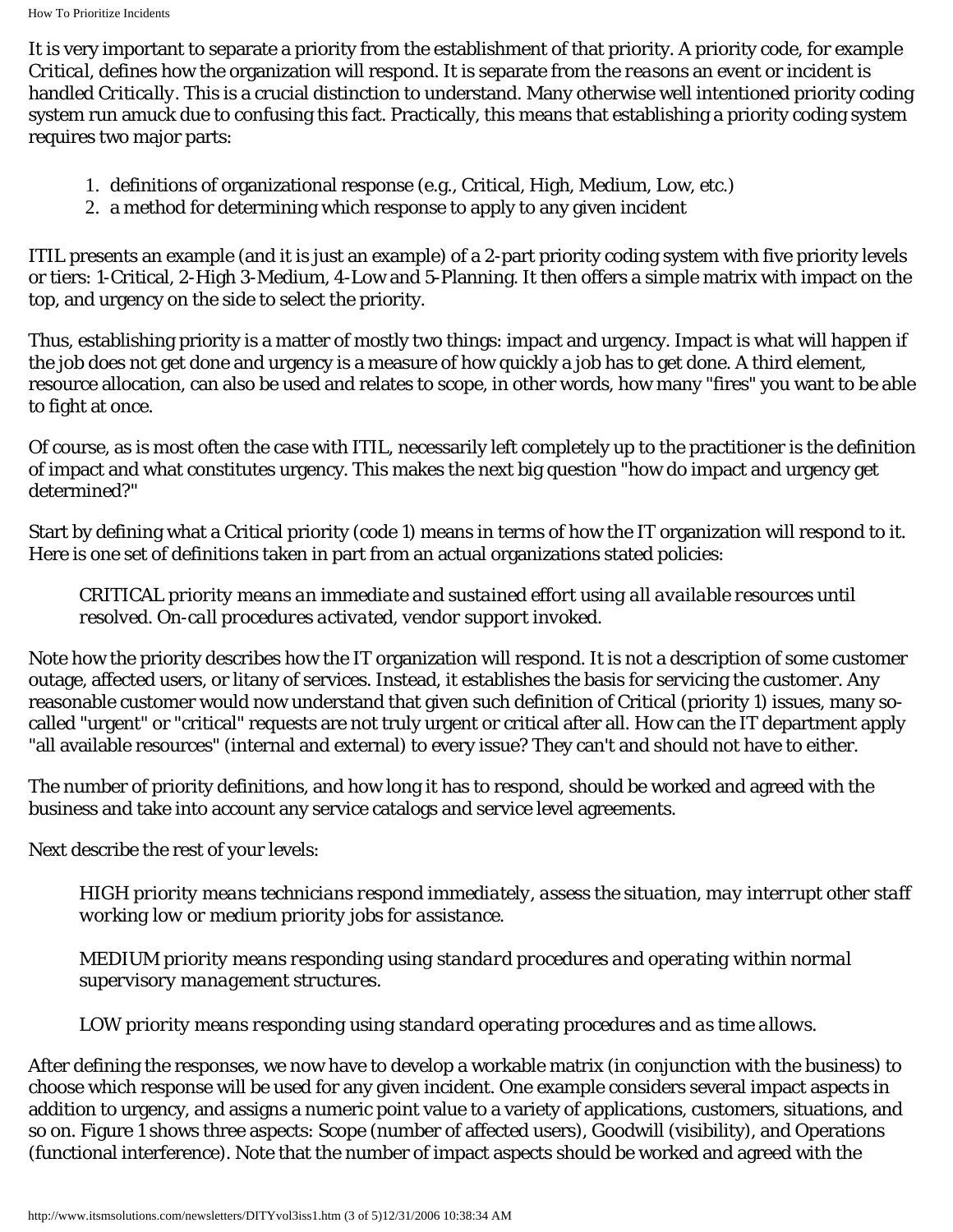business. Don't have too many impact aspects or scoring an incident becomes troublesome.

In figure 1, each IMPACT and URGENCY column can get earn from 0 to 3 points. For example, an Incident may have a Scope impact of 3, a Goodwill impact of 0, an Operations impact of 1, and an urgency of 2, and thus score a 6:

|               | <b>IMPACT</b>                                                                   | <b>IMPACT</b>                                                                   | <b>IMPACT</b>                                                                                                                   |                                                                                                    |
|---------------|---------------------------------------------------------------------------------|---------------------------------------------------------------------------------|---------------------------------------------------------------------------------------------------------------------------------|----------------------------------------------------------------------------------------------------|
| Points        | Scope                                                                           | Goodwill                                                                        | Operations                                                                                                                      | <b>URGENCY</b>                                                                                     |
| 3 points each | Affects $> 50\%$ of<br>users                                                    | Areas outside of the<br>company will be<br>affected negatively<br>OR positively | Interferes with core<br>business functions OR<br>loss or potential loss<br>of mission critical data immediate action            | Event underway and<br>it cannot be stopped<br>or changed AND<br>could resolve the issue            |
| 2 points each | Affects $>10$ but $< 50$<br>users OR no more<br>than 50% of all users           | The company will be<br>affected negatively<br>OR positively                     | Interferes with non-<br>core activities OR<br>functions that do not<br>affect the entire<br>company                             | Event scheduled to<br>occur but enough<br>time remains to<br>respond without<br>impacting event    |
| point each    | Affects < 10 users OR Business unit will be<br>no more than 25% of<br>all users | affected negatively<br>OR positively                                            | Interferes with<br>normal completion of<br>work OR tasks are<br>more difficult but not<br>impossible to completewithout loss of | Event can be<br>postponed OR is far<br>enough away in time<br>to allow response<br>productivity    |
| O points each | Affects a single user                                                           | Goodwill unchanged                                                              | Interferes with<br>recreational OR non-<br>business related use                                                                 | No scheduled<br>completion time is<br>required and normal<br>work can continue<br>until responding |

Figure 1. Priority Scoring Matrix

We then go back to the priority codes (Critical, High, Medium, Low) and establish a value range for each. In this case a score of 12 means Critical; 9-11 means High; 5-8 means Medium; and 0-4 means Low. You will also need to establish the timeframes within which each priority code will occur. Such a matrix would look like figure 2. Following our example with a score of 6, this incident would be receive a priority of Medium:

| <b>Score</b>      | <b>Priority</b><br>Code | <b>Response</b>                                                                                                                             | <b>Timeframes</b>                                                     |
|-------------------|-------------------------|---------------------------------------------------------------------------------------------------------------------------------------------|-----------------------------------------------------------------------|
| $12 \overline{ }$ | Critical                | An immediate and sustained effort using all<br>available resources until resolved. On-call<br>procedures activated, vendor support invoked. | Immediate action/resolution as<br>soon as possible.                   |
| $9 - 11$          | High                    | Technicians respond immediately, assess the<br>situation, may interrupt other staff working low<br>or medium priority jobs for assistance.  | Action within 1 hour/resolution<br>within 1 business day.             |
| $5 - 8$           | <b>Medium</b>           | Respond using standard procedures and<br>operating within normal supervisory<br>management structures.                                      | Action within 2 hours/resolution<br>within 2 business days.           |
| $O - 4$           | Low                     | Respond using standard operating procedures<br>as time allows.                                                                              | Action within 2 business days/<br>resolution within 10 business days. |

Figure 2. Priority Assignment Matrix

To use the system, the agent will simply score the incident by adding up the conditions met in figure 1 to come to a total, and then choosing the appropriate priority code from figure 2!

### *Summary*

Incident priority defines how the organization will respond. It takes into account multiple aspects of impact (e. g., scope, application, service, reputation, environment, business, etc.) and urgency (e.g., how much time IT